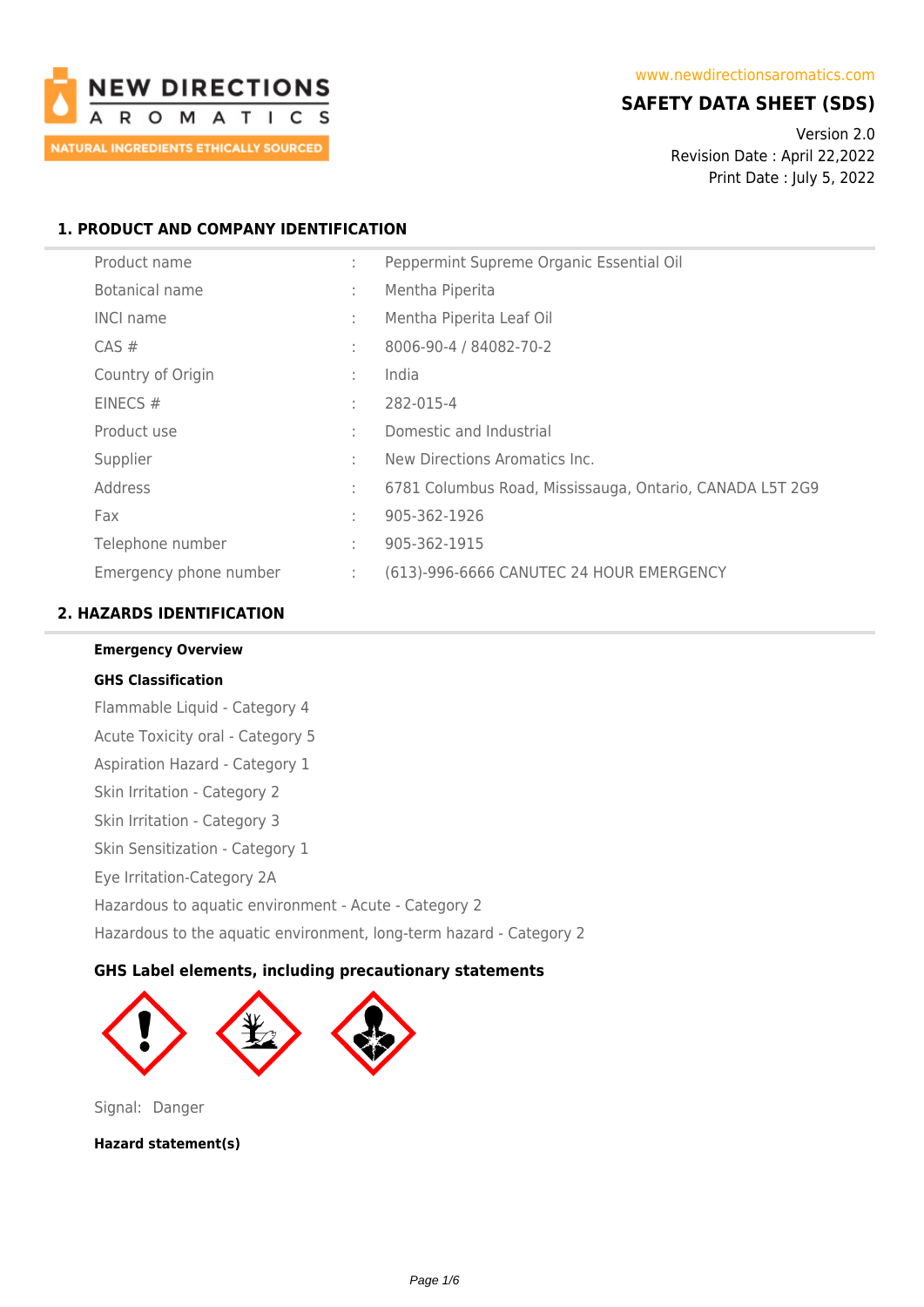| H227                              | Combustible Liquid.                                                                                                                 |
|-----------------------------------|-------------------------------------------------------------------------------------------------------------------------------------|
| H303                              | May be harmful if swallowed.                                                                                                        |
| H304                              | May be fatal if swallowed and enters airways.                                                                                       |
| H315                              | Causes skin irritation.                                                                                                             |
| H316                              | Causes mild skin irritation.                                                                                                        |
| H317                              | May cause an allergic skin reaction.                                                                                                |
| H319                              | Causes serious eye irritation.                                                                                                      |
| H401                              | Toxic to aquatic life.                                                                                                              |
| H411                              | Toxic to aquatic life with long-lasting effects.                                                                                    |
| <b>Precautionary statement(s)</b> |                                                                                                                                     |
| P210                              | Keep away from heat, hot surfaces, sparks, open flames and other<br>ignition sources. No smoking.                                   |
| P261                              | Avoid breathing dust/fumes/gas/mist/vapours/spray.                                                                                  |
| P264                              | Wash skin thoroughly after handling.                                                                                                |
| P272                              | Contaminated work clothing should not be allowed out of the workplace.                                                              |
| P273                              | Avoid release to the environment.                                                                                                   |
| P280                              | Wear protective gloves/protective clothing/eye protection/face protection.                                                          |
| P301+P310                         | IF SWALLOWED: Immediately call a POISON CENTER/doctor.                                                                              |
| P302+P352                         | IF ON SKIN: Wash with plenty of water.                                                                                              |
| P305+P351+P338                    | IF IN EYES: Rinse cautiously with water for several minutes. Remove<br>contact lenses if present and easy to do - continue rinsing. |
| P312                              | Call a POISON CENTER/ doctor/if you feel unwell.                                                                                    |
| P321                              | Specific treatment (see section 4 on this label).                                                                                   |
| P331                              | Do NOT induce vomiting.                                                                                                             |
| P332+P313                         | If skin irritation occurs: Get medical advice/attention.                                                                            |
| P333+P313                         | If skin irritation or a rash occurs: Get medical advice/attention.                                                                  |
| P337+P313                         | If eye irritation persists get medical advice/attention.                                                                            |
| P362                              | Take off contaminated clothing.                                                                                                     |
| P363                              | Wash contaminated clothing before reuse.                                                                                            |
| P370+P378                         | In case of fire: Use appropriate fire extinguisher to extinguish.                                                                   |
| P391                              | Collect spillage.                                                                                                                   |
| P403+P235                         | Store in a well ventilated place. Keep cool.                                                                                        |
| P405                              | Store locked up.                                                                                                                    |
| P501                              | Dispose of contents/container according to local regulations.                                                                       |
|                                   |                                                                                                                                     |

# **3. COMPOSITION / INFORMATION INGREDIENTS**

| <b>Product Name</b>      | <b>CAS NO</b>                                             | EC NO | <b>Concentration</b> |
|--------------------------|-----------------------------------------------------------|-------|----------------------|
| Mentha Piperita Leaf Oil | $8006 - 90 - 4 / 84082 - 70 - 2 \qquad - / 282 - 015 - 4$ |       | 100 %                |

# **4. FIRST AID MEASURES**

# **Eye contact**

Immediately flush eyes with plenty of cool water for at least 15 minutes. Get medical attention if irritation occurs.

# **Skin contact**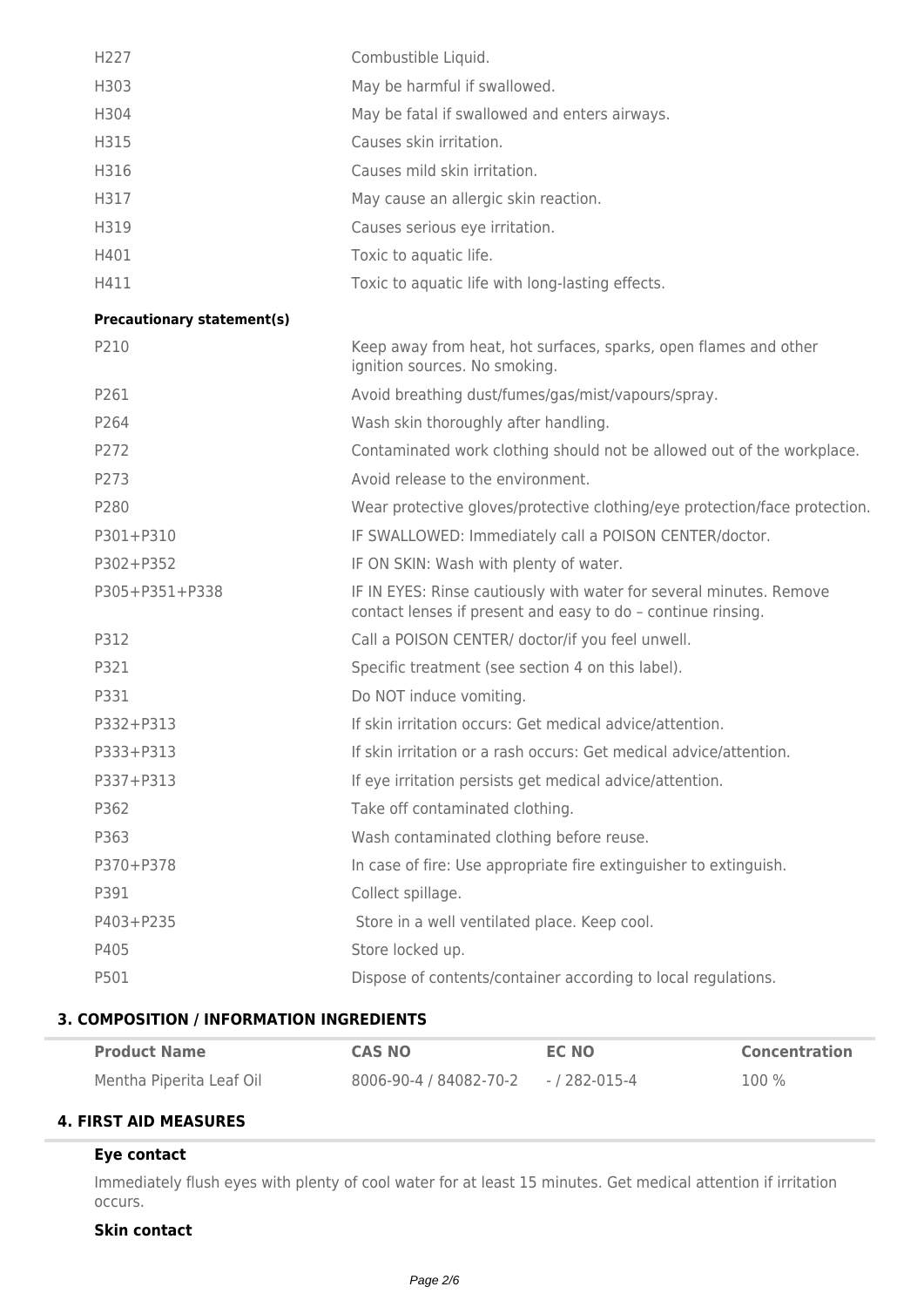Remove contaminated clothing. Wash area with soap and water. If irritation occurs, get medical attention.

# **Inhalation**

If inhaled, removed to fresh air. Get medical attention if symptoms appear.

#### **Ingestion**

Do not induce vomiting. Dilute with milk or water. Seek medical attention or contact local poison control center.

# **5. FIRE FIGHTING MEASURES**

#### **Suitable extinguishing media**

Foam. Dry Powder. Carbon dioxide.

#### **Unsuitable extinguishing media**

Water spray, water jet.

#### **Special protective equipment and precautions for fire-fighters**

Wear proper protective equipment. Exercise caution when fighting any chemical fire. Use water spray or fog for cooling exposed containers.

#### **Special hazards arising from the substance or its combustible products**

Hazardous decomposition products may be formed at extreme heat or if burned.

#### **Resulting gases**

Carbon oxides.

# **6. ACCIDENTAL RELEASE MEASURES**

#### **Personal precautions, protective equipment and emergency procedures.**

Equip clean crew with proper protection. Respiratory protection equipment may be necessary.

#### **Environmental precautions**

Prevent entry to sewers and public waters. Notify authorities if product enters sewers or public waters.

#### **Methods and materials for containment and cleaning up**

Clean up any spills as soon as possible, using an absorbent material to collect it. Use suitable disposal containers.

# **7. HANDLING AND STORAGE**

#### **Precautions for safe handling**

No direct lighting. No smoking. Ensure prompt removal from eyes, skin and clothing. Wash hands and other exposed areas with mild soap and water before eating, drinking or smoking and when leaving work. Handle in accordance with good industrial hygiene and safety procedures.

#### **Conditions for safe storage, including any incompatibilities**

Provide local exhaust or general room ventilation to minimize dust and/or vapour concentrations. Keep container closed when not in use.

# **8. EXPOSURE CONTROLS AND PERSONAL PROTECTION**

#### **Eyes**

Use tightly sealed goggles.

#### **Skin**

If skin contact or contamination of clothing is likely, protective clothing should be worn. Use protective gloves.

#### **Respiratory**

In case of insufficient ventilation, wear suitable respiratory equipment.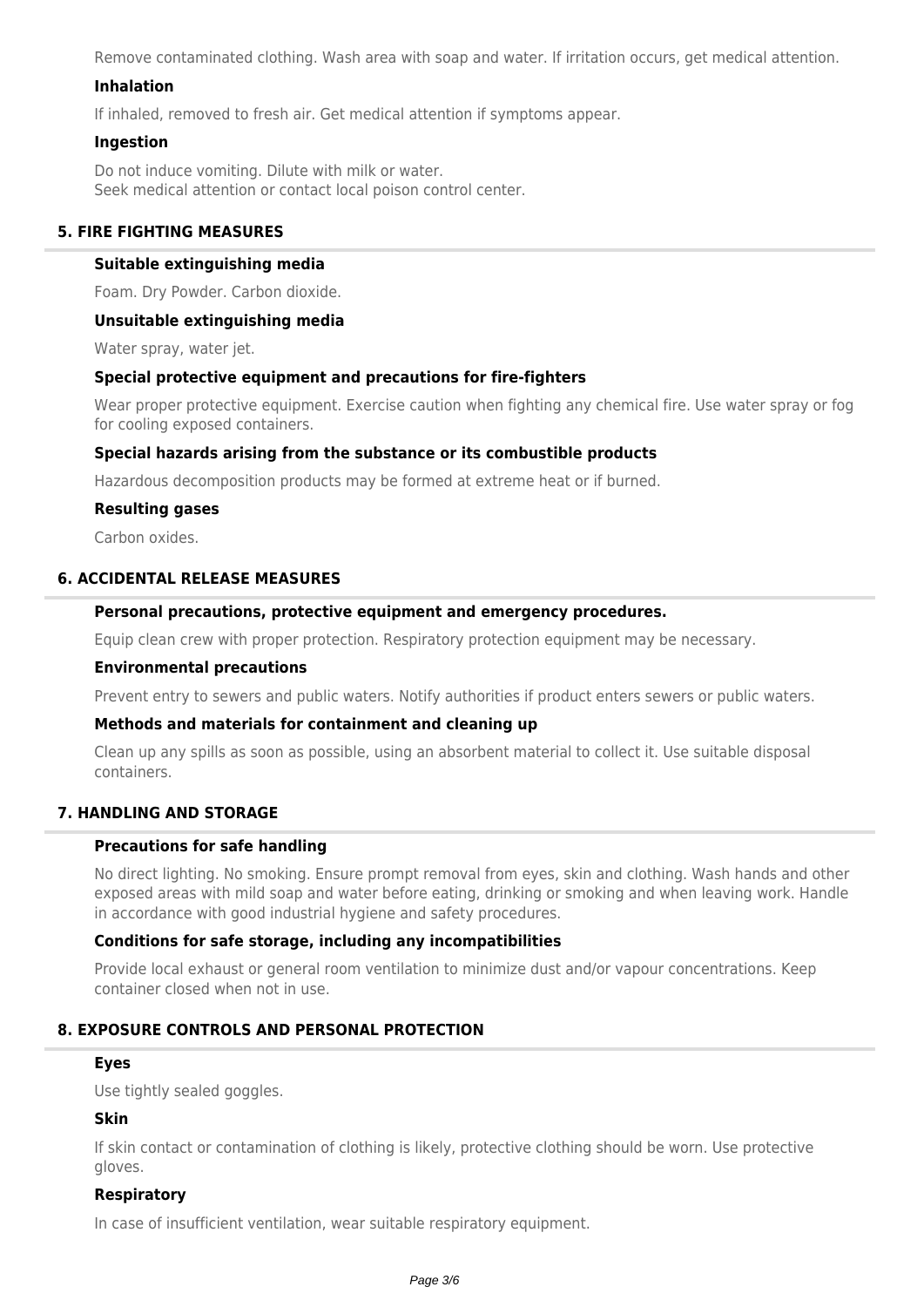# **Ingestion**

Not for ingestion.

# **9. PHYSICAL AND CHEMICAL PROPERTIES**

| Appearance       | Colorless to pale yellow liquid.                 |
|------------------|--------------------------------------------------|
| Odor             | Characteristic peppermint odor.                  |
| Flash point      | 73°C(Closed cup), 78°C(Open cup)                 |
| Relative density | 0.893 to 0.969 @ 25 $^{\circ}$ C                 |
| Solubility (ies) | Soluble in alcohol and oils. Insoluble in water. |
| Refractive index | 1.456 to 1.469 @ 20 $^{\circ}$ C                 |

# **10. STABILITY AND REACTIVITY**

# **Reactivity**

This material presents no significant reactivity hazard.

# **Chemical stability**

Chemically stable.

# **Possibility of hazardous reactions**

Hazardous polymerization will not occur.

#### **Conditions to avoid**

Avoid sparks, flame and other heat sources.

#### **Incompatible materials**

Strong oxidizing agents.

# **Hazardous decomposition products**

Carbon Oxides.

# **11. TOXICOLOGICAL INFORMATION**

#### **Acute toxicity**

LD50 Oral - Rat - 1240 mg/kg LD50 Dermal- Rabbit - 5000 mg/kg

#### **Inhalation**

May be harmful if inhaled. May cause respiratory tract irritation.

#### **Skin contact**

Adverse skin effects should be prevented by normal care and personal hygiene.

# **Eye contact**

Possible irritation should be prevented by wearing safety glasses.

# **12. ECOLOGICAL INFORMATION**

### **Ecotoxicity**

Avoid any pollution of ground, surface or underground water.

# **Persistence and degradability**

Not available.

#### **Bio - accumulative potential**

Not available.

# **Mobility in soil**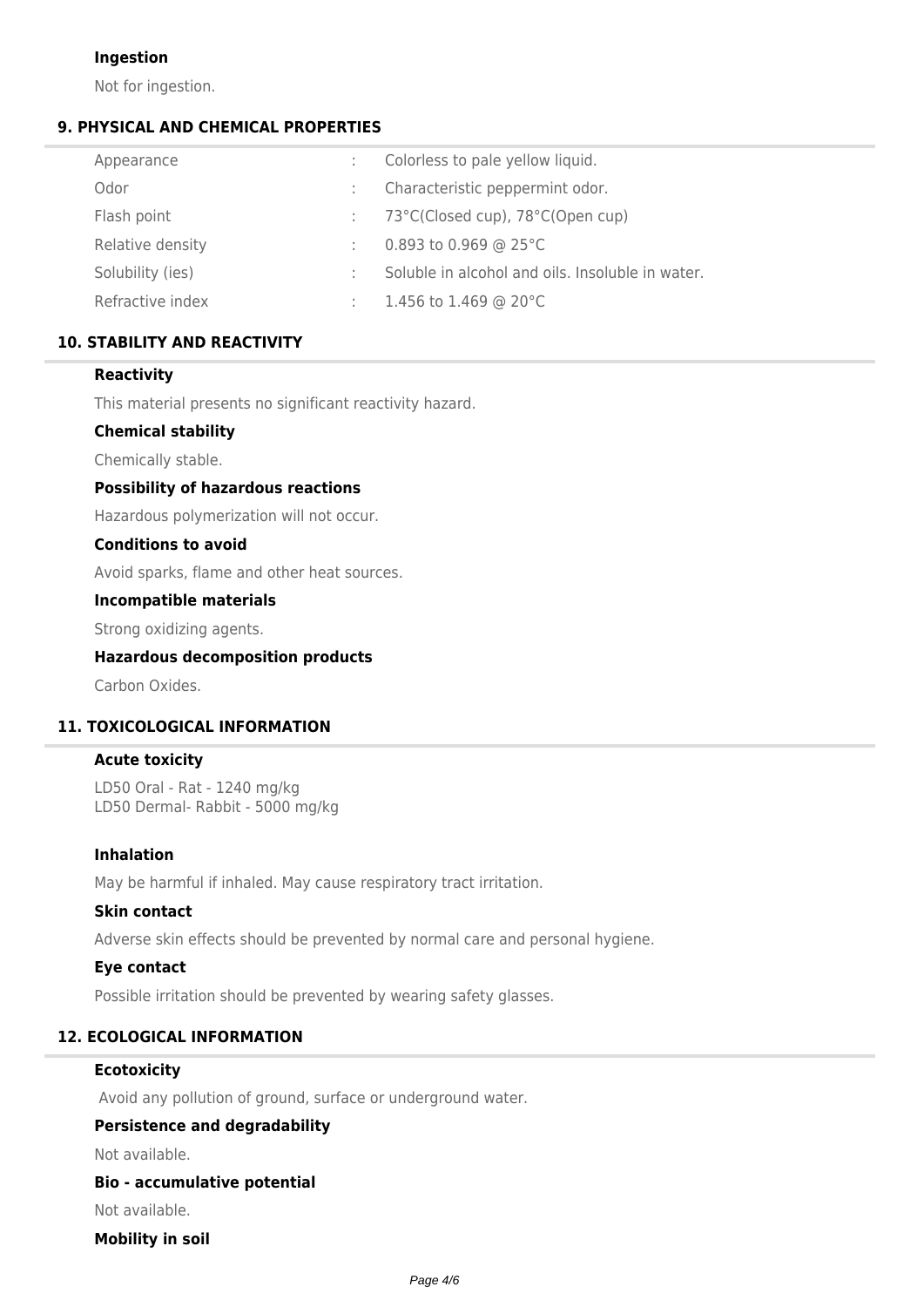Not available.

#### **Other adverse effects**

Not available.

# **13. DISPOSAL CONSIDERATION**

Dispose of product in accordance with local, state or provincial and federal regulations. Check with local municipal authority to ensure compliance.

# **14. TRANSPORT INFORMATION**

### **UN Number**

3082

# **UN proper shipping name**

Environmentally hazardous substance, liquid, n.o.s. (Peppermint oil)

#### **Transport hazard class**

9

# **Packing group**

III

# **US DOT Shipping Description (Land)**

3082

# **Proper shipping name**

Environmentally hazardous substance, liquid, n.o.s. (Peppermint oil)

**Class**

 $\overline{Q}$ 

# **Packaging group**

III

# **IMO-IMDG Shipping Description (Sea)**

3082

# **Proper shipping name**

Environmentally hazardous substance, liquid, n.o.s. (Peppermint oil)

# **Class**

 $\overline{Q}$ 

# **Packaging group**

III

# **IMDG-Marine pollution**

Yes.

# **IATA Shipping Description (Air)**

3082

# **Proper shipping name**

Environmentally hazardous substance, liquid, n.o.s. (Peppermint oil)

# **Class**

9

# **Packaging group**

III

# **Emergency action in case of accident**